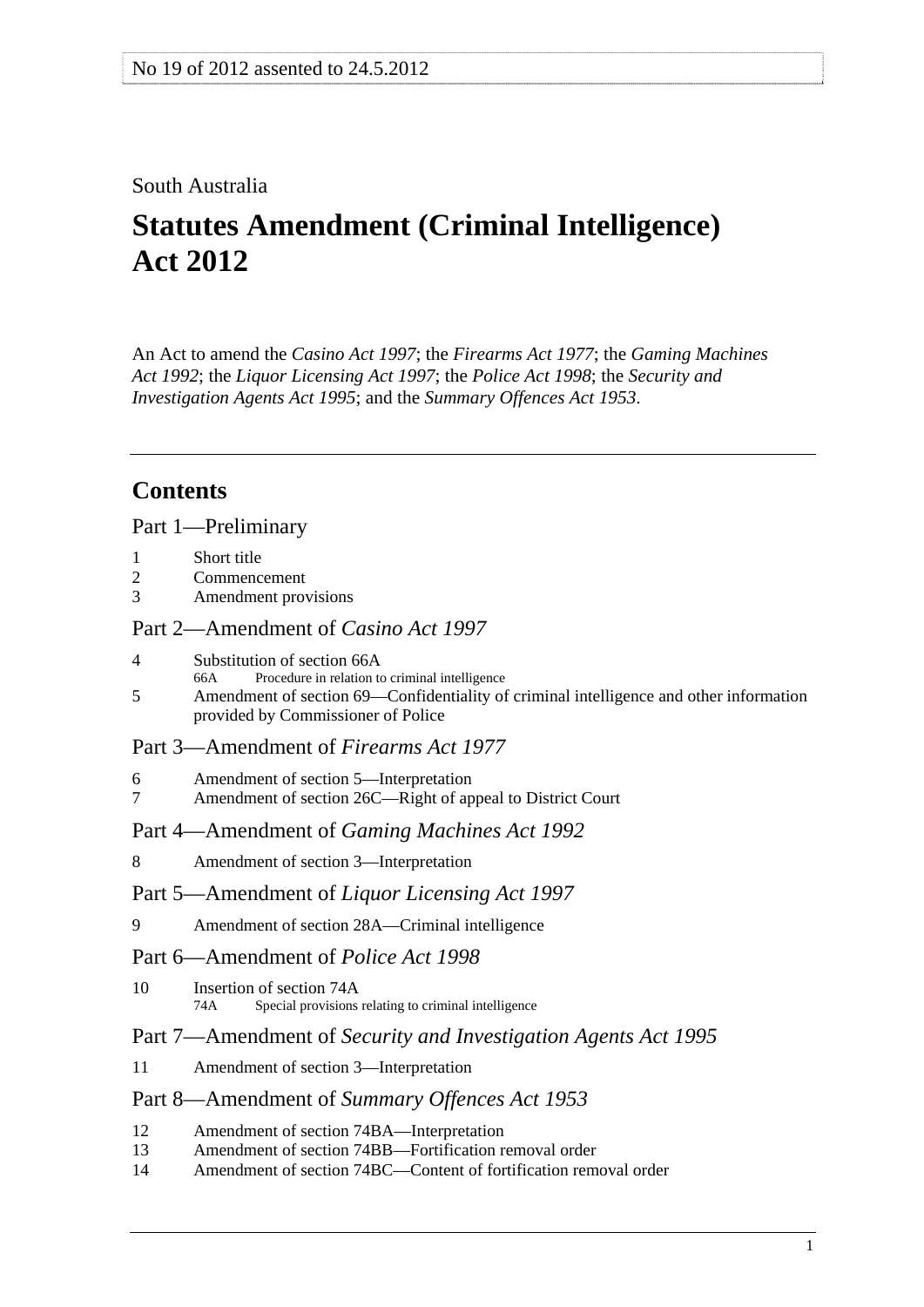<span id="page-1-0"></span>[15 Insertion of section 74BGA](#page-5-0)  [74BGA Criminal intelligence](#page-0-0) 

### **The Parliament of South Australia enacts as follows:**

# **Part 1—Preliminary**

### **1—Short title**

This Act may be cited as the *Statutes Amendment (Criminal Intelligence) Act 2012*.

#### **2—Commencement**

This Act will come into operation on a day to be fixed by proclamation.

#### **3—Amendment provisions**

In this Act, a provision under a heading referring to the amendment of a specified Act amends the Act so specified.

# **Part 2—Amendment of** *Casino Act 1997*

#### **4—Substitution of section 66A**

Section 66A—delete the section and substitute:

### **66A—Procedure in relation to criminal intelligence**

In any proceedings under this Part, the Authority or the Supreme Court—

- (a) must, on the application of the Commissioner of Police, take steps to maintain the confidentiality of information classified by the Commissioner of Police as criminal intelligence, including steps to receive evidence and hear argument about the information in private in the absence of the parties to the proceedings and their representatives; and
- (b) may take evidence consisting of or relating to information that is so classified by the Commissioner of Police by way of affidavit of a police officer of or above the rank of superintendent.

### **5—Amendment of section 69—Confidentiality of criminal intelligence and other information provided by Commissioner of Police**

Section 69(4)—delete subsection (4)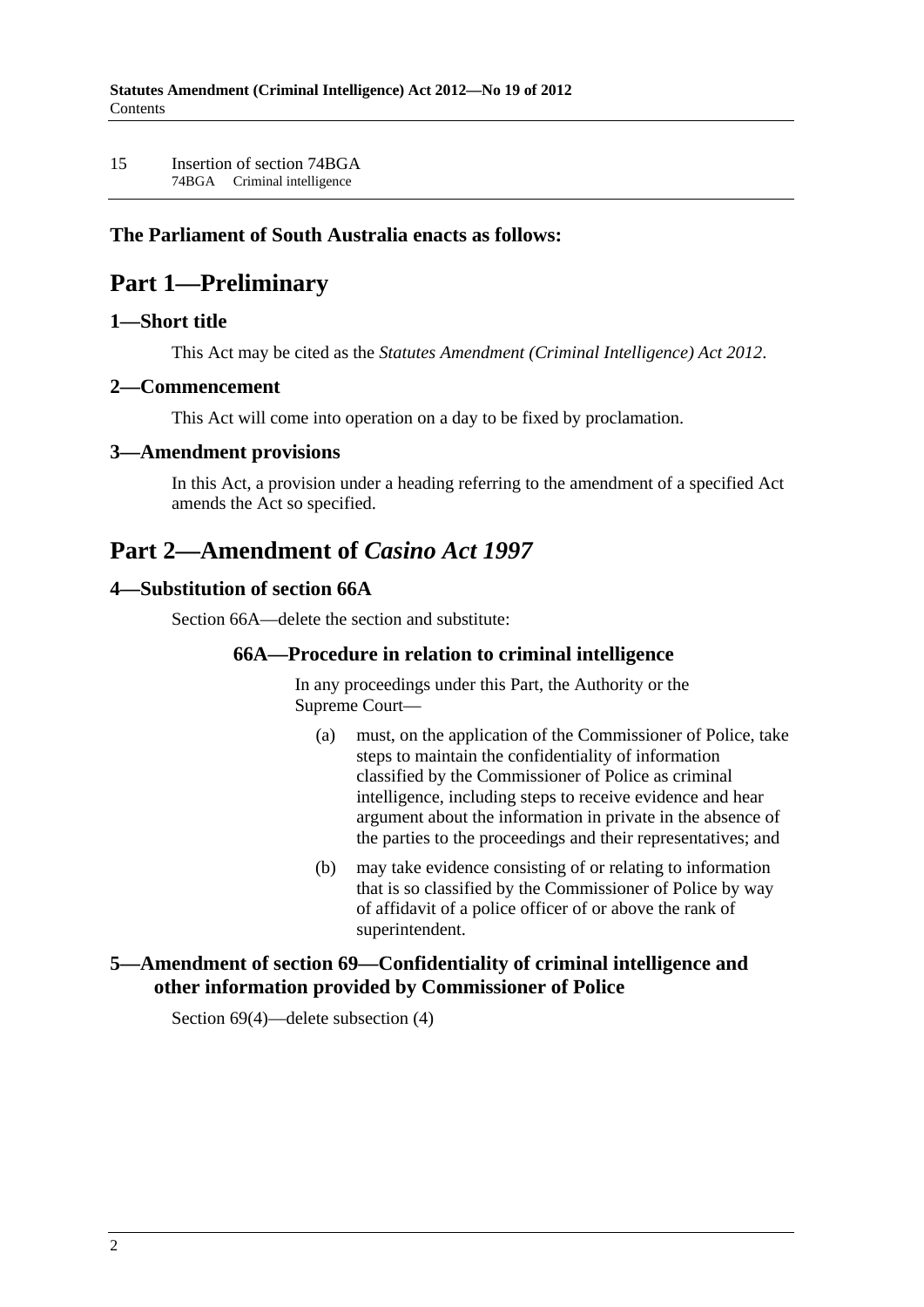# <span id="page-2-0"></span>**Part 3—Amendment of** *Firearms Act 1977*

### **6—Amendment of section 5—Interpretation**

Section 5(1), definition of *criminal intelligence*—delete "or to enable the discovery of the existence or identity of a confidential source of information relevant to law enforcement" and substitute:

to enable the discovery of the existence or identity of a confidential source of information relevant to law enforcement or to endanger a person's life or physical safety

### **7—Amendment of section 26C—Right of appeal to District Court**

Section 26C(5) to (10)—delete subsections (5) to (10) (inclusive) and substitute:

- (5) On an appeal under this section, the Court—
	- (a) must, on the application of the Registrar, take steps to maintain the confidentiality of information classified by the Registrar as criminal intelligence, including steps to receive evidence and hear argument about the information in private in the absence of the parties to the proceedings and their representatives; and
	- (b) may take evidence consisting of or relating to information so classified by the Registrar by way of affidavit of a police officer of or above the rank of superintendent.

# **Part 4—Amendment of** *Gaming Machines Act 1992*

### **8—Amendment of section 3—Interpretation**

Section 3(1), definition of *criminal intelligence*—delete "or to enable the discovery of the existence or identity of a confidential source of information relevant to law enforcement" and substitute:

to enable the discovery of the existence or identity of a confidential source of information relevant to law enforcement or to endanger a person's life or physical safety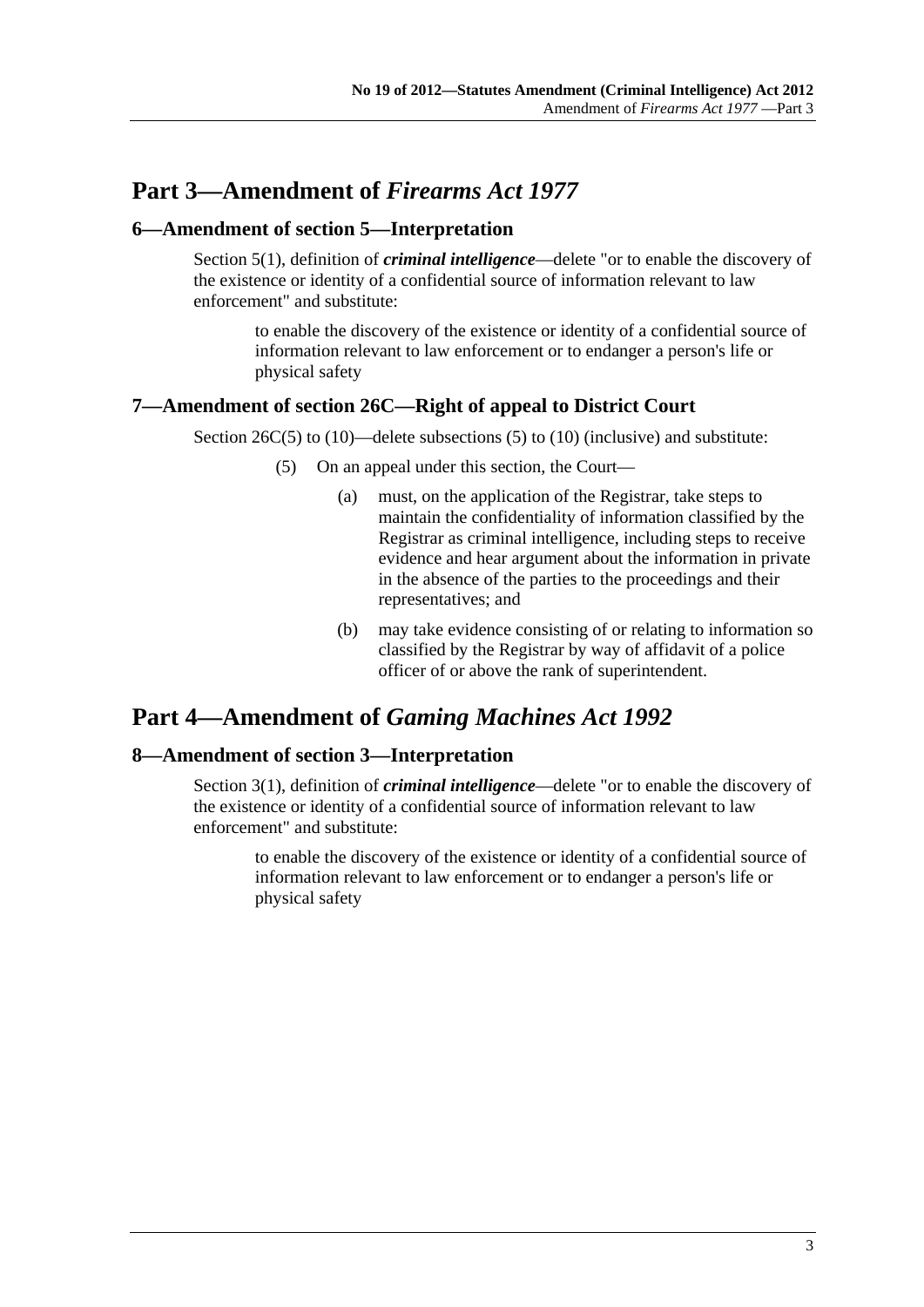# <span id="page-3-0"></span>**Part 5—Amendment of** *Liquor Licensing Act 1997*

### **9—Amendment of section 28A—Criminal intelligence**

- (1) Section 28A(5a) to (5h)—delete subsections (5a) to (5h) (inclusive) and substitute:
	- (5a) In any proceedings under this Act, the Commissioner, the Court or the Supreme Court—
		- (a) must, on the application of the Commissioner of Police, take steps to maintain the confidentiality of information classified by the Commissioner of Police as criminal intelligence, including steps to receive evidence and hear argument about the information in private in the absence of the parties to the proceedings and their representatives; and
		- (b) may take evidence consisting of or relating to information so classified by the Commissioner of Police by way of affidavit of a police officer of or above the rank of superintendent.
- (2) Section 28A(7)—delete subsection (7)

# **Part 6—Amendment of** *Police Act 1998*

### **10—Insertion of section 74A**

After section 74 insert:

### **74A—Special provisions relating to criminal intelligence**

- (1) The Commissioner must establish guidelines in relation to the assessment of information that is being considered for classification as criminal intelligence and the management of criminal intelligence.
- (2) The Commissioner must ensure that records are kept in relation to the use of criminal intelligence.
- (3) The Commissioner must ensure that records referred to in [subsection \(2\)](#page-3-0) would enable the following information to be determined for each period in relation to which a review is conducted under this section:
	- (a) the number of matters in relation to which criminal intelligence was used during the period;
	- (b) the number of individual pieces of criminal intelligence used in relation to each such matter;
	- (c) the relevant statutory provision for each such matter.
- (4) The Attorney-General must, before 1 July in each year (other than the calendar year in which this section comes into operation), appoint a retired judicial officer to conduct a review on—
	- (a) the effectiveness of the guidelines established under [subsection \(1\);](#page-3-0) and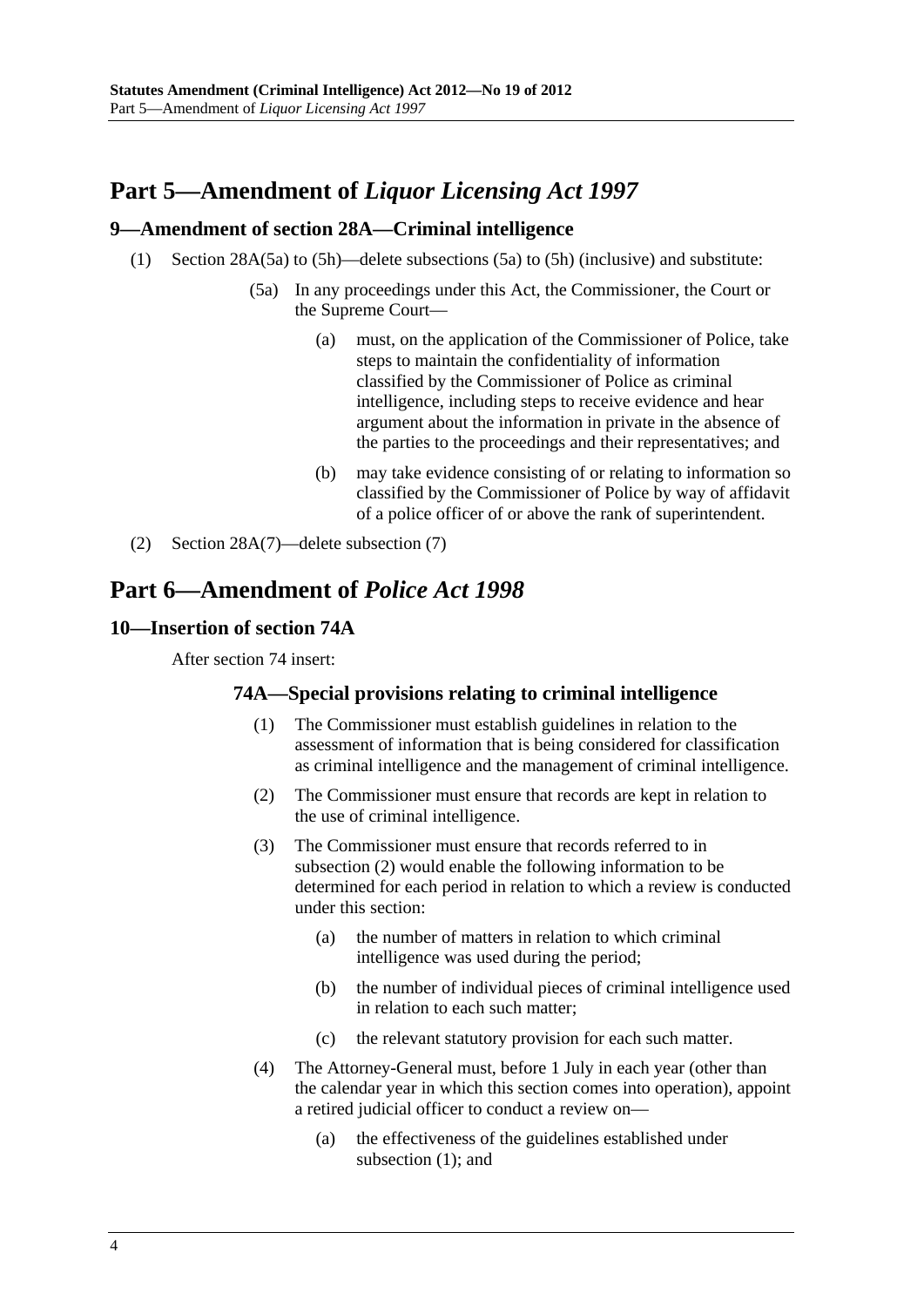(b) the use of criminal intelligence,

during the period of 12 months preceding that 1 July.

- <span id="page-4-0"></span> (5) The Commissioner must ensure that a person appointed to conduct a review is provided with such information as he or she may require for the purpose of conducting the review.
- (6) A person conducting a review has, in so doing, the powers of a commission of inquiry under the *[Royal Commissions Act 1917](http://www.legislation.sa.gov.au/index.aspx?action=legref&type=act&legtitle=Royal%20Commissions%20Act%201917)* (and any obligations under an Act to maintain the confidentiality of information do not apply with respect to the provision of such information to the person conducting the review).
- (7) A person conducting a review must maintain the confidentiality of criminal intelligence provided to the person.
- (8) A report on a review must be presented to the Attorney-General on or before 30 September in each year.
- (9) The Attorney-General must, within 12 sitting days after receipt of a report under this section, cause copies of the report to be laid before each House of Parliament.
- (10) In this section—

*criminal intelligence* means information classified by the Commissioner, in accordance with the provisions of any other Act, as criminal intelligence;

*judicial officer* means a person appointed as a judge of the Supreme Court or the District Court or a person appointed as judge of another State or Territory or of the Commonwealth.

# **Part 7—Amendment of** *Security and Investigation Agents Act 1995*

### **11—Amendment of section 3—Interpretation**

Section 3, definition of *criminal intelligence*—delete "or to enable the discovery of the existence or identity of a confidential source of information relevant to law enforcement" and substitute:

to enable the discovery of the existence or identity of a confidential source of information relevant to law enforcement or to endanger a person's life or physical safety